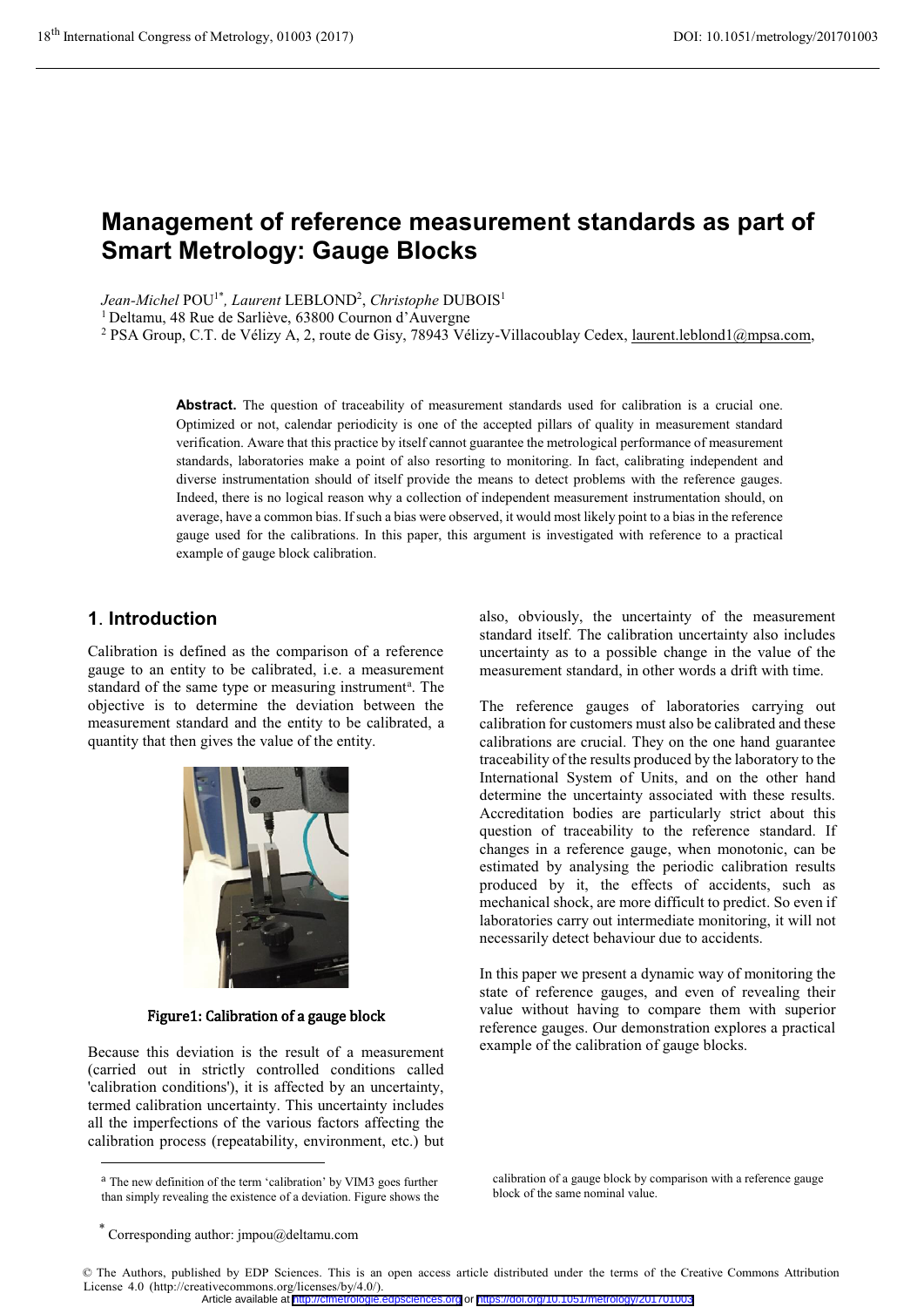# **2 Principle of gauge block calibration via mechanical comparison**

**In industrial laboratories, calibration of gauge blocks is carried out by mechanical comparison, at a specialized calibration test bench (cf** Figure)**. The method uses two inductive** probes mounted opposite each otherb to measure **the deviation between the laboratory reference gauge block and the gauge being calibrated. The laboratory reference gauge of an accredited laboratory is calibrated by direct interferometry in a higher level laboratory (in France by the National Calibration Laboratory (**LNE**:** Laboratoire national de métrologie et d'essais**)). This method makes it possible to obtain very low uncertainties, of just a few tens of nanometres, whereas standard laboratory calibration gives uncertainties of a few hundred nanometres.**

**For the measurement, the test bench is set to zero relative to the reference gauge. Then the pair of probes measures the deviation between the length of the reference gauge and the length of the gauge to be calibrated. The comparison is direct, in other words of gauges of the same nominal value. For example, a gauge to be calibrated with a nominal value of 10 mm is compared with a reference gauge also with a nominal value of 10 mm. This is the case for all gauges, which means that the laboratory must** have all possible reference gauges<sup>c</sup>.

**The international standard for gauge blocks (NF EN ISO 3650 [1]) states that deviation should be measured at the centre of the gauges and that variation in length is determined by measuring the gauges at five points (Figure) and taking the difference between the two extremes of these five measurements.** 



Figure2: Measurement points of a gauge block (Top view)

**Variation in length is a characteristic of geometry, and thus relative, and the length of the reference gauge does not therefore enter into the calculation. On the other hand, for the length of the gauge being calibrated (defined in** general as its value at the centre, i.e. at point  $\Phi$  of Erreur ! Source du renvoi introuvable. **and** written $Lg_{Point\mathbb{O}}$  the value of the reference gauge  $(w$ ritten  $Lg$ <sub>Reference gauge</sub>) is indispensable, and is shown **in the following relation:**

 $Lg_{Point\mathbb{O}} = Lg_{Reference\ gauge} + Deviation(1)$ 

-

# **3 Modeling the deviation**

**The measured deviation (written in (1)) is composed of different uncertainty factors, all random variables:**

 $deviation = deviation_{actual} + e_{setting0} +$  $e_{local \, bias} + e_{\Delta temperature} + e_{repeatability} +$  $e_{\text{bench geometry}} + e_{\text{reference drift}}(2)$ 

**With:**

 **: actual deviation of length between reference gauge and gauge being calibrated. The** deviation<sub>actual</sub> will never be known perfectly, if only **because the reference gauge itself cannot be perfectly known. It is this deviation that gives rise to the calibration uncertainty that needs to be assessed for any given gauge.** 

 **: error due to repeatability when setting test bench to zero relative to reference gauge**

 $e_{local bias}$ ; bias of measurement system composed of two **opposing probes. It should be remembered that this local error is of the order of a few nanometres as the gauges are of equal nominal length (in general).**

 $e$ <sub>∆temperature</sub> : error due to temperature at time of **measurement (not automatically equal to 20°C). Prior to measurement, the gauge blocks are stabilized at a virtually identical temperature (by being placed next to each other for as long as necessary, typically several hours). Moreover, the gauges are usually made of the same material (stainless steel), which allows natural correction of a large part of the deviation between the temperature at time of measurement and the 20°C reference temperature, since both gauges experience the same dilatation. Occasionally, the gauges are made of ceramic or tungsten carbide. To limit effects due to component material, only results obtained for gauges of the same material as the reference gauge are used in this study.**

 $e_{repeatedability}$ : error due to repeatability at time of **measurement of gauge being calibrated.**

 $e$ <sub>test</sub> bench geometry: test bench geometry error, notably **any parallelism error between the position on the test bench of the gauges relative to the measurement probes. If this geometry problem does exist, it only effects the measured deviation, since both gauges are on the same plate.**

  % **: actual deviation between the reference gauge value at time of calibration and the value at time of use.**

<sup>&</sup>lt;sup>b</sup> Figure shows the upper probe. The opposing probe is under the gauge block and therefore not visible in the photo. The measuring force of the upper probe is slightly greater than that of the lower probe, which

ensures that the lower surface of the gauge block is firmly seated during the measurement.

<sup>c</sup> Certain gauge test benches have a measuring probe that can reduce the number of reference gauge blocks needed.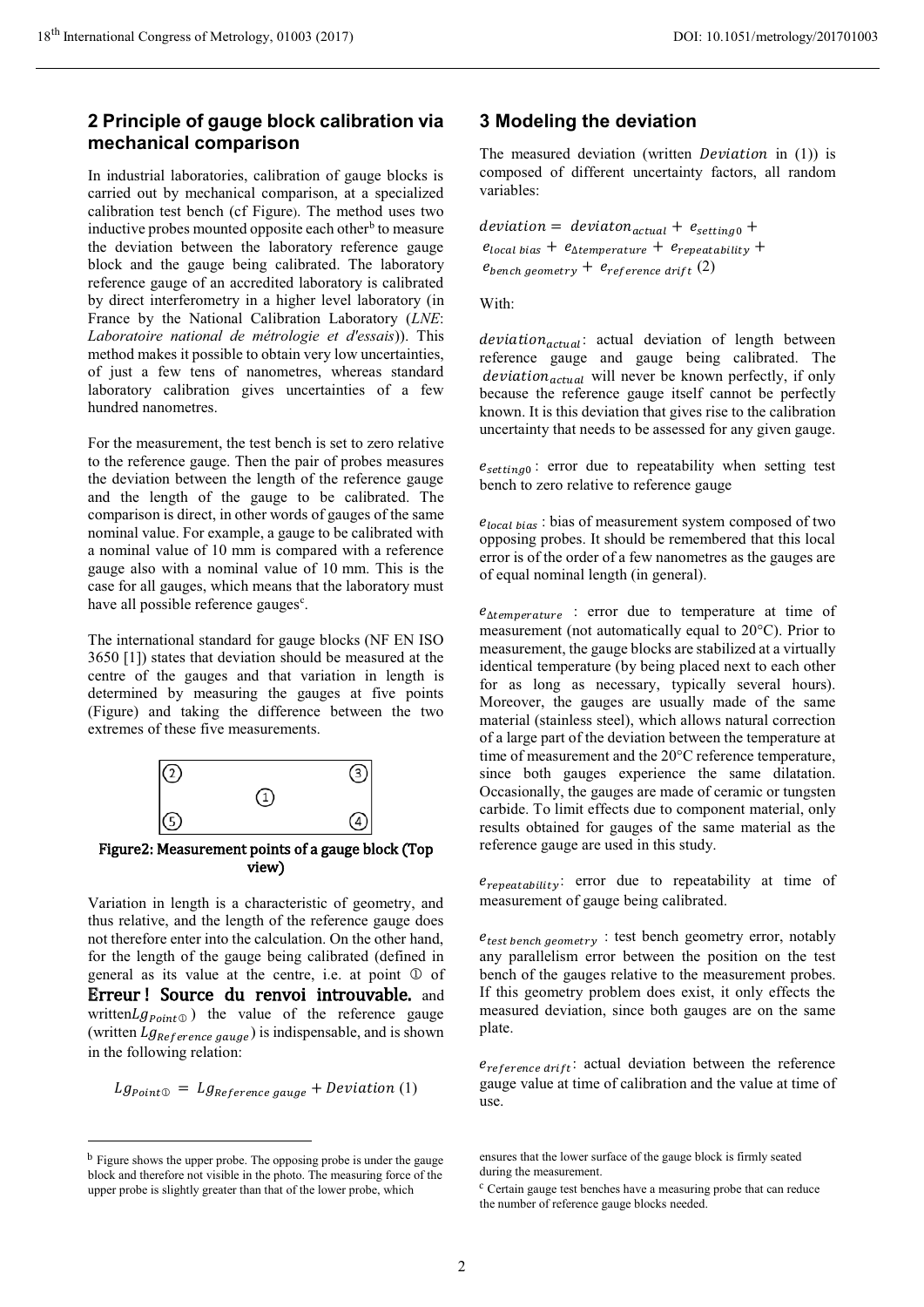#### **<sup>3</sup>** Utilization of laboratory measurements

**Since the creation of the International System of Units, calibration has been the means of ensuring that a measuring instrument is related to a specific measurement unit. This relationship is established via a succession of calibrations that can be traced back to the unit as defined by the General Conference on Weights and Measures (CGPM).**

**When the measuring device is new, calibration is the means to ensure that the manufacturer has done a good job. For example, to produce 10 mm gauge blocks, the manufacturer must be sure that the manufacturing procedure is managed in such a way as to obtain a length of 'almost' 10 mm, the 'almost' being as low a figure as possible.** 

**Once the measuring device is in service, calibration is the means to evaluate any drift, remembering, of course, that this drift could be either positive or negative. Gauge blocks can wear (therefore decreasing in length, even if experience shows that this is rare), but they can also increase in size as a result of crystallographic effects, such as retained austenite.**

**Under the hypothesis that the manufacturer of the device has endeavoured to manufacture it as perfectly as possible and that instrumentation drift is not in one direction only, it is reasonable to suppose that the average of a large collection of gauges of a nominal value of 10 mm is indeed equal to 10 mm. It is just as reasonable to suppose that the average error produced by a large number of measuring instruments will be zero. The 'average' gauge and the 'average' measurement device obviously do not physically exist, but the laboratory has access to the measured values for all the entities it has calibrated of the same type (all the 10 mm gauges of its customers) and can therefore calculate the average. Under the preceding assumption, if the average is not equal to 10 mm (i.e. a deviation of 0), the deviation observed can only be logically explained by the deviation of the reference gauge itself. As all the manufacturers are independent of each other, there is no physical reason for a bias…** 

**The question to be asked, therefore, is this: is it possible to establish the value of the reference gauge by utilizing the large numbers of values measured in the laboratory?** 

# **4 Deviation uncertainty and comparison of results**

The errors  $e_{rsetting0}$ ,  $e_{repeatability}$ ,  $e_{\Delta temperature}$  of the **model (2) for measurement deviation are hypothetically random errors with a theoretical average of zero.** 

Whether local bias (i.e.  $e_{local \, bias}$ ), which represents the **measurement system error over a low measurement range, is of the systematic type (defect in the linearity of the system) or purely random, it has a theoretical average of zero since any bias (constant error) is corrected by the setting up of the reference gauge.**

The test bench geometry error (i.e.  $e_{test\, benchmark}$  *bench geometry*) is **considered negligible since the deviation of length between the two gauges is so low that the geometric effect would have no impact. Moreover, the type of test bench in question has been specifically engineered so as not to exhibit this type of defect.**

The drift error of the reference (i.e.  $e_{Reference\,Drit}$ ) is a **figure that can be obtained by analysing the calibration results obtained for each reference gauge during the respective calibrations. A drift error can be modeled by a uniform distribution of total amplitude equal to the variation in length of the reference gauge over a given period.** 

**The terms that constitute the deviation being independent, the theoretical variance of the deviation is equal to the sum of the theoretical variances of the errors and of the theoretical variance of the actual deviation. The latter is probably much greater than the variance of all the other terms that derive from the measurement itself. Therefore, under this hypothesis, the theoretical average of the deviation, estimated via the arithmetic average of the deviation values obtained for the gauges calibrated, should be equal to the actual deviation from the true value of the reference gauge, the latter being assumed to be stable.** 

**Of course, as the setting up is done relative to the reference gauge, if this is in reality lower than its nominal value, the deviations measured will on average be positive. Conversely, if it is in reality higher than its nominal value, the deviations will on average be negative.**

Consequently, if we write  $x_i$  as the value for the deviation **measured at i th calibration, we get the following estimates:**

$$
devu \widehat{\text{dom}}_{actual} = -\frac{1}{n} \sum_{i=1}^{n} x_i
$$

$$
\widehat{\sigma}_{deviation_{actual}} = \sqrt{\frac{1}{n} \sum_{i=1}^{n} (x_i - \frac{1}{n} \sum_{i=1}^{n} x_i)^2}
$$

The confidence interval for confidence level  $1 - \alpha$  of *deviation*<sub>actual</sub> is thus given when  $n$  is high under **normality distribution, by:**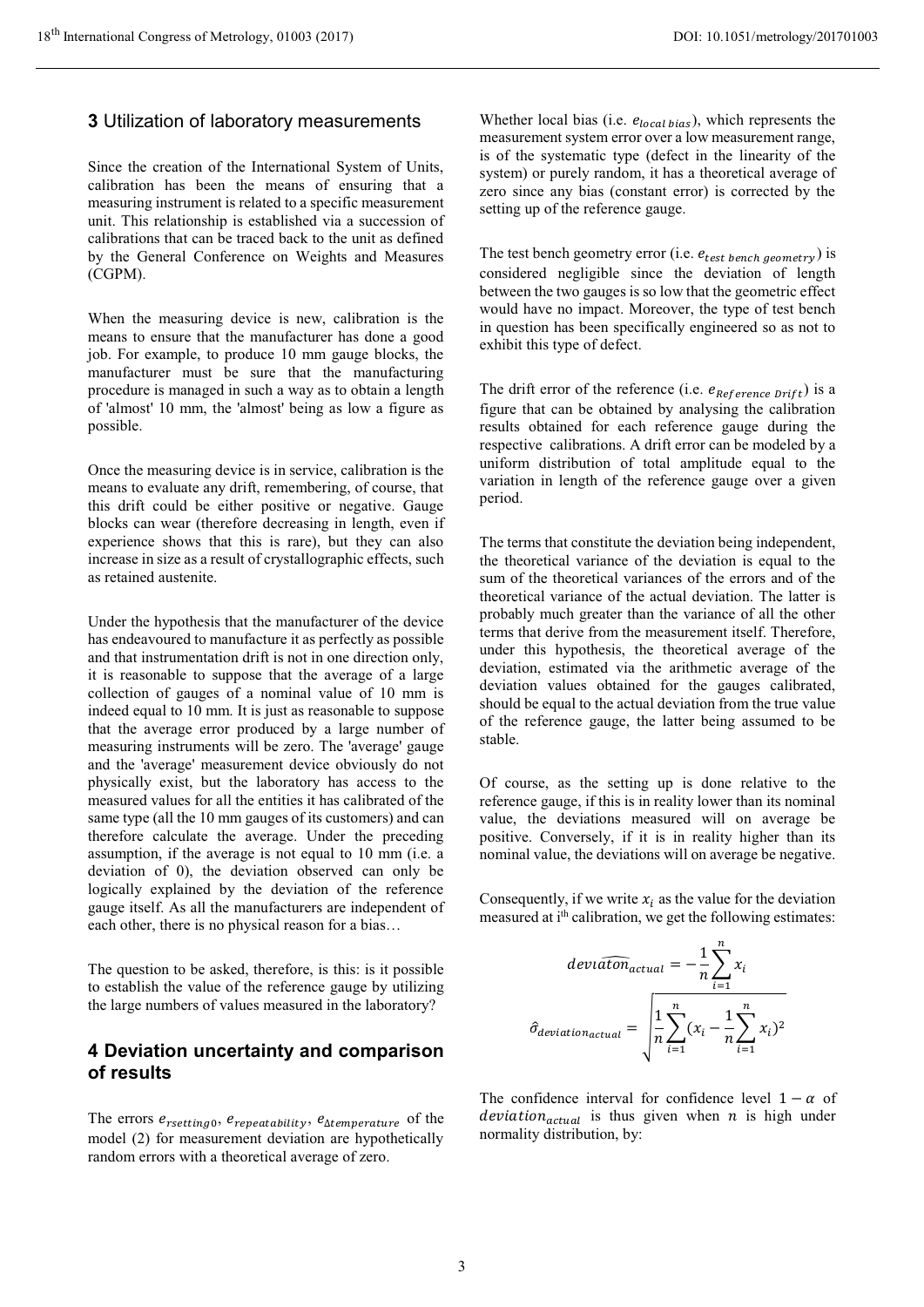$$
\left[deviation_{actual} - t_{\frac{\alpha}{2}} \frac{\hat{\sigma}_{deviation_{actual}}}{\sqrt{n}}; deviation_{actual}\n+ t_{\frac{\alpha}{2}} \frac{\hat{\sigma}_{deviation_{actual}}}{\sqrt{n}}\right]
$$

**With**  $t_{\frac{\alpha}{2}}$  the fractile of a Student law at  $n - 1$  degrees of **freedom.**

**As we have the deviation from nominal for each reference gauge block and the associated uncertainties, we can, via a Student's t test of comparison of average, check our hypothesis. We shall consider that the averages are statistically identical if**

$$
\frac{deviation_{actual} - deviation_{nominal\ ref\ gauge}}{\sqrt{\frac{(\hat{\sigma}_{deviation_{actual}})^2}{n} + u_{calibration}^2}}
$$
  $\leq$  2

 $\blacksquare$ 

**With:**

 $\mathbf{I}$ 

deviation<sub>Nominal ref gauge: The deviation measured by</sub> the LNE for the reference gauge  $V_{measured\,Ref\,Gauge}$  $V_{nominal Ref~Gauge}$ 

P
**: Standard uncertainty of calibration, given by the LNE, for reference gauges.**

#### **5 Application and discussion**

**Our investigation involved gauges to be calibrated of different nominal values, namely 1, 5, 10, 50 and 100 mm. The data at our disposal was obtained over periods of almost a year. The calibrations were carried out by comparison with different reference gauges (two different reference gauge blocks per nominal value). The reference gauges were calibrated twice during the periods in question for the first reference, and once for the second.** 

**Laboratory calibrated gauges returning a significant deviation from the reference were excluded graphically from the scope of observation in order to limit the investigation to a homogenous group of gauges.**

**The example shown in figure 3 is the histogram of values for the 5 mm gauge (reference 1). The abscissa axis has 1/10 μm graduations. On this scale, therefore, 0.1 represents 10 nanometres. The histogram shows frequency of deviations found per class.**



Figure 3: 5 mm gauges

**For this example, we had at our disposal 120 measured deviations. We excluded 12 values. The histogram is therefore constructed from 108 values.**

**The LNE measured the reference gauge. They reported a value of 4.999987 mm, i.e. a deviation from nominal of - 13 nanometres. The standard uncertainty for this value is 10 nanometres.**

**We calculated, using the 108 values retained, a measured average deviation of - 35 nanometres and a standard deviation of 125 nanometres, i.e. average standard** uncertainty of  $\frac{125}{\sqrt{108}} \approx 12$  nanometres

**Relation (2) allows us to calculate the test statistic:**

$$
\left| \frac{-13 - (-35)}{\sqrt{10^2 + 12^2}} \right| \approx 1.41
$$

**Our conclusion was that there is statistically no significant difference between the two deviations.** 

**The same process was followed for each nominal value.**



**For example, for the 100 mm gauge (reference 2), we had at our disposal 40 measured deviations. No values were excluded and the histogram (**cf. **figure 4) is therefore constructed from these 40 values. The measured average deviation is -125 nanometres and the standard deviation is**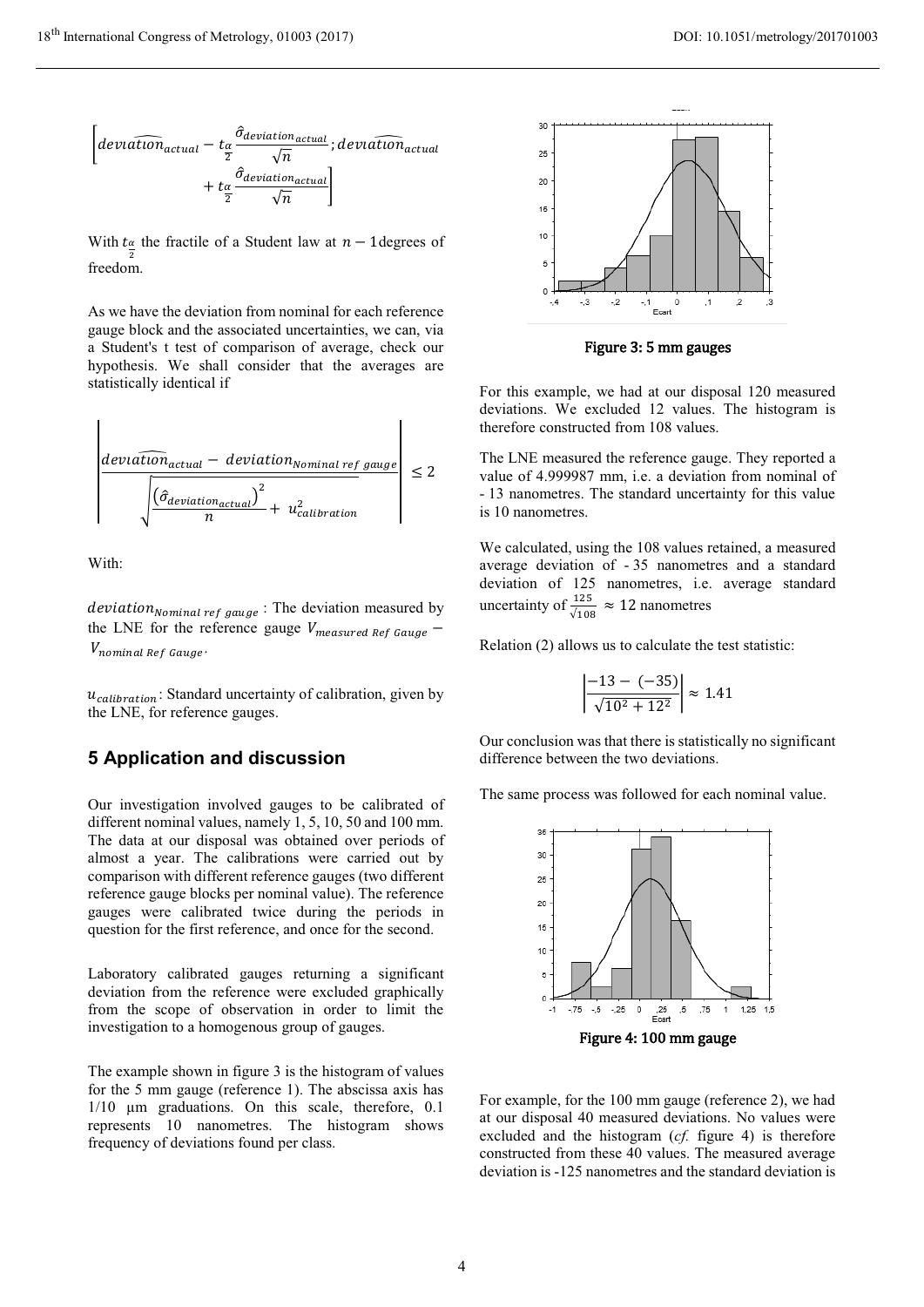**368 nanometres, hence an average standard uncertainty of**  $\frac{368}{\sqrt{40}}$ √` ≈ 58 **nanometres.**

**The LNE measured the reference gauge. They reported a value of** 99.999917 **mm, i.e. <sup>a</sup> deviation from nominal of - 83 nanometres. The standard uncertainty for this value is 18 nanometres.**

**As in the previous case, relation (2) allowed us to calculate the test statistic, and led to the same conclusion:**

$$
\left|\frac{-83 - (-125)}{\sqrt{18^2 + 58^2}}\right| \approx 0.70
$$

**A summary of results is shown in the table in figure 5.**

| Boite étalons | Etalonnage   | Nombre de cales<br>clients retenus |     | Nominal Ecart LNE | <b>uLNE</b> | Ecart_moyen | Ecart type<br>Moyenne | Ecart<br>(Nanomètre) | Comparaison de<br>moyennes |
|---------------|--------------|------------------------------------|-----|-------------------|-------------|-------------|-----------------------|----------------------|----------------------------|
| Boite 1       | Etalonnage 1 | 116                                |     | $-0.047$          | 0.010       | $-0.078$    | 0.012                 | 31                   | 1.98                       |
| Boite 1       | Etalonnage 2 | 36                                 | 1   | $-0.039$          | 0.010       | $-0.084$    | 0.018                 | 45                   | 2.18                       |
| Boite 1       | Etalonnage 1 | 112                                | 5   | $-0.021$          | 0.010       | $-0.011$    | 0.011                 | $-10$                | 0.66                       |
| Boite 1       | Etalonnage 2 | 37                                 | 5   | $-0.005$          | 0.010       | $-0.009$    | 0.022                 | 4                    | 0.17                       |
| Boite 1       | Etalonnage 1 | 110                                | 10  | 0.019             | 0.011       | 0.033       | 0.012                 | $-14$                | 0.85                       |
| Boite 1       | Etalonnage 2 | 36                                 | 10  | 0.025             | 0.011       | 0.035       | 0.023                 | $-10$                | 0.40                       |
| Boite 1       | Etalonnage 1 | 121                                | 50  | 0.054             | 0.014       | 0.313       | 0.033                 | $-259$               | 7.18                       |
| Boite 1       | Etalonnage 2 | 40                                 | 50  | 0.067             | 0.014       | 0.045       | 0.071                 | 22                   | 0.30                       |
| Boite 1       | Etalonnage 1 | 120                                | 100 | $-0.086$          | 0.018       | 0.559       | 0.035                 | $-645$               | 16.60                      |
| Boite 1       | Etalonnage 2 | 40                                 | 100 | $-0.083$          | 0.018       | $-0.125$    | 0.058                 | 42                   | 0.69                       |
| Boite 2       | Etalonnage 1 | 111                                |     | 0.044             | 0.010       | 0.020       | 0.012                 | 24                   | 1.53                       |
| Boite 2       | Etalonnage 1 | 108                                | 5   | $-0.013$          | 0.010       | $-0.035$    | 0.012                 | 22                   | 1.39                       |
| Boite 2       | Etalonnage 1 | 104                                | 10  | 0.043             | 0.011       | 0.084       | 0.014                 | $-41$                | 2.37                       |
| Boite 2       | Etalonnage 1 | 116                                | 50  | $-0.063$          | 0.014       | $-0.005$    | 0.027                 | $-58$                | 1.91                       |
| Boite 2       | Etalonnage 1 | 119                                | 100 | 0.347             | 0.018       | 0.536       | 0.038                 | $-189$               | 4.50                       |

Figure 5: Summary Table

**This table summarizes 15 series of measurements of gauges of different lengths, from 1 mm to 100 mm. In twelve cases, the test of equality of averages gives a positive result, in other words, the average of the deviations measured is not statistically different from the value of the reference gauge block given by the LNE. For these 12 values, the average deviation between the average and the reference value is 5 nanometres.** 

**It is likely that the laboratory would improve its measurement quality by knowing how to use this data on a daily basis, other than simply putting it on a calibration certificate. An alert for an incongruous piece of data with regard to other data of the same type would very likely enable the confirmation (or rejection) of a measurement.**

**The three cases where our test detected a significant difference raise the question of why the data from the laboratory is not consistent with that of the LNE for certain gauges, while for others it is.**

**For the 50 mm gauge of box 1, a significant difference in the comparison of values is apparent in the case of calibration 1, but not in the case of calibration 2. Now the value of the reference gauge has only changed by 13 nanometres (i.e. its calibration uncertainty, which does not suggest a drift of this gauge), while the average deviation is 268 nanometres!** 

**The behaviour of the measured average deviation during the period when the data was collected is shown in Figure 6**.



Figure 6: Behaviour of 50 mm gauge (Calibration 1)

**This behaviour exhibits constancy of deviation over the period in question. For calibration 2 (Figure 7), however (fewer values), the dispersion of the measured deviations is evidently centred around an average close to the LNE value.** 



Figure 7: Behaviour of 50 mm gauge (Calibration 2)

**The causes of this phenomenon are difficult to determine posteriorly. The reason cannot be measurement system bias (because this would be corrected at each setting up of the reference gauge), nor a temperature problem, nor a geometry problem (this is explained above, in paragraph 4). Bearing in mind the significant size of the deviation, it is quite likely that the cause would have been found if it had been investigated at the time. For instance (and this is something that could feasibly happen), the laboratory may have inadvertently swapped its own reference gauge with a customer gauge, only realizing this when the time came to send the laboratory gauges to the LNE for calibration. This is obviously just a hypothesis.**

**For the 100 mm gauge, a similar phenomenon can be seen. Now the value of this reference gauge has only changed by 3 nanometres (i.e. its calibration uncertainty, which does not suggest a drift of the gauge) and the average deviation is 684 nanometres!**